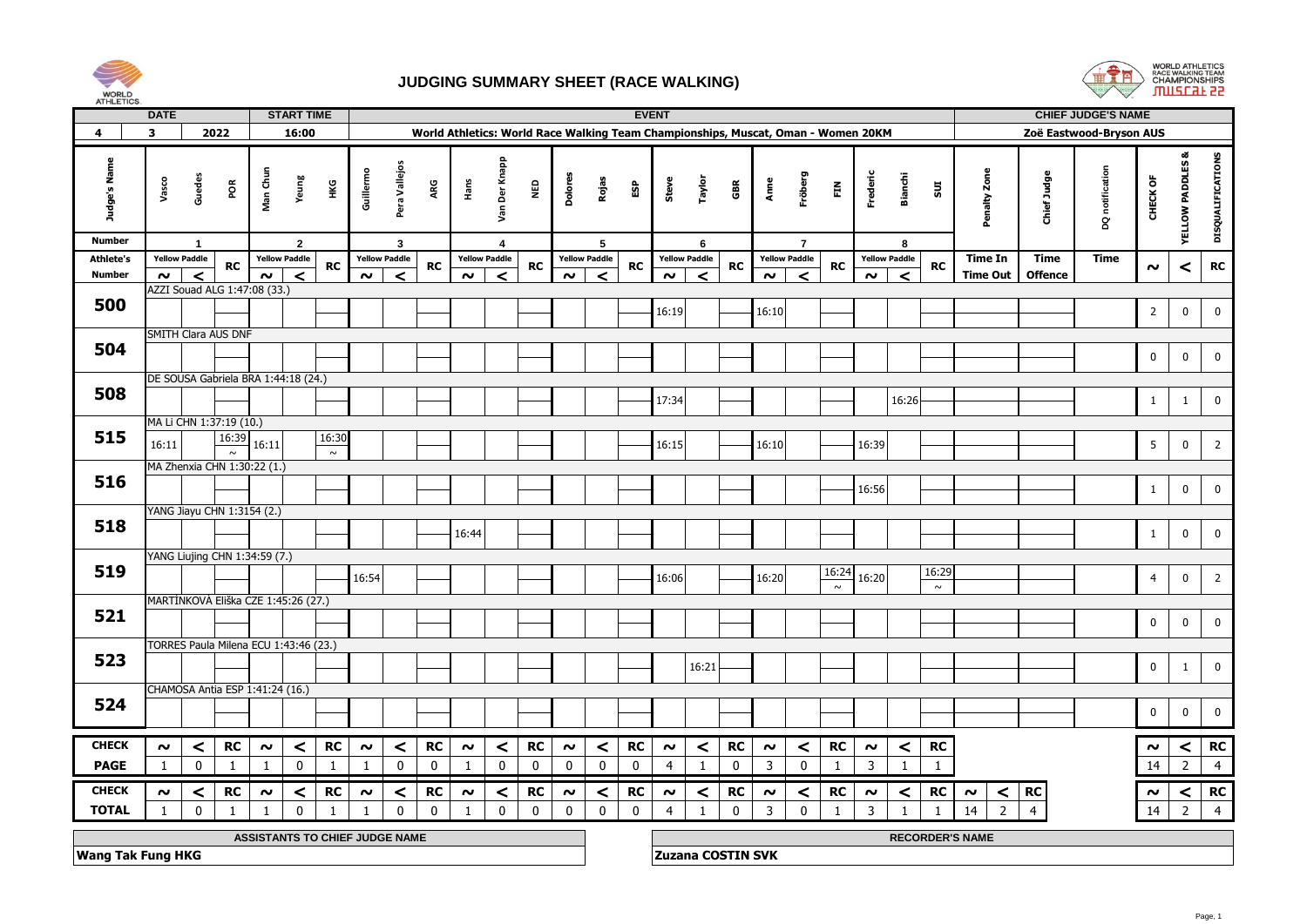



|                         | <b>DATE</b>                        |              |                                        |                     | <b>START TIME</b>    |                |                     |                      |                                                                                   |                      |                         |              |                     |                      | <b>EVENT</b> |                     |                      |             |                     |                      |                |                     |                      |              |                              |                | <b>CHIEF JUDGE'S NAME</b> |                     |                             |                   |
|-------------------------|------------------------------------|--------------|----------------------------------------|---------------------|----------------------|----------------|---------------------|----------------------|-----------------------------------------------------------------------------------|----------------------|-------------------------|--------------|---------------------|----------------------|--------------|---------------------|----------------------|-------------|---------------------|----------------------|----------------|---------------------|----------------------|--------------|------------------------------|----------------|---------------------------|---------------------|-----------------------------|-------------------|
| $\overline{\mathbf{4}}$ | 3                                  |              | 2022                                   |                     | 16:00                |                |                     |                      | World Athletics: World Race Walking Team Championships, Muscat, Oman - Women 20KM |                      |                         |              |                     |                      |              |                     |                      |             |                     |                      |                |                     |                      |              |                              |                | Zoë Eastwood-Bryson AUS   |                     |                             |                   |
| Judge's Name            | Vasco                              | Guedes       | ΡÕ                                     | Man Chun            | Yeung                | ĚЯ             | Guillermo           | Pera Vallejos        | ARG                                                                               | Hans                 | Van Der Knapp           | NED          | Dolores             | Rojas                | និ           | Steve               | Taylor               | GBR         | Anne                | Fröberg              | 즢              | Frederic            | Bianchi              | $\Xi$        | Penalty Zone                 | Chief Judge    | DQ notification           | CHECK OF            | <b>YELLOW PADDLES &amp;</b> | DISQUALIFICATIONS |
| <b>Number</b>           |                                    | $\mathbf{1}$ |                                        |                     | $\mathbf{2}$         |                |                     | $\overline{3}$       |                                                                                   |                      | $\overline{\mathbf{4}}$ |              |                     | 5                    |              |                     | 6                    |             |                     | $\overline{7}$       |                |                     | 8                    |              |                              |                |                           |                     |                             |                   |
| <b>Athlete's</b>        | <b>Yellow Paddle</b>               |              | <b>RC</b>                              |                     | <b>Yellow Paddle</b> | <b>RC</b>      |                     | <b>Yellow Paddle</b> | RC                                                                                | <b>Yellow Paddle</b> |                         | <b>RC</b>    |                     | <b>Yellow Paddle</b> | <b>RC</b>    |                     | <b>Yellow Paddle</b> | <b>RC</b>   |                     | <b>Yellow Paddle</b> | RC             |                     | <b>Yellow Paddle</b> | <b>RC</b>    | <b>Time In</b>               | <b>Time</b>    | <b>Time</b>               | $\sim$              | ≺                           | ${\sf RC}$        |
| Number                  | $\sim$                             | $\prec$      |                                        | $\boldsymbol{\sim}$ | $\prec$              |                | $\sim$              | $\prec$              |                                                                                   | $\sim$               | $\prec$                 |              | $\boldsymbol{\sim}$ | $\prec$              |              | $\boldsymbol{\sim}$ | $\prec$              |             | $\boldsymbol{\sim}$ | ≺                    |                | $\sim$              | $\prec$              |              | <b>Time Out</b>              | <b>Offence</b> |                           |                     |                             |                   |
|                         |                                    |              | SANCHEZ-PUEBLA Lidia ESP 1:39:42 (12.) |                     |                      |                |                     |                      |                                                                                   |                      |                         |              |                     |                      |              |                     |                      |             |                     |                      |                |                     |                      |              |                              |                |                           |                     |                             |                   |
| 528                     |                                    |              |                                        |                     |                      |                |                     |                      |                                                                                   |                      |                         |              |                     |                      |              |                     | 16:16                |             | 16:01               |                      |                |                     |                      |              |                              |                |                           | $\mathbf{1}$        | $\mathbf{1}$                | $\pmb{0}$         |
|                         | BELETEW Yehualeye ETH DQ TR 54.7.5 |              |                                        |                     |                      |                |                     |                      |                                                                                   |                      |                         |              |                     |                      |              |                     |                      |             |                     |                      |                |                     |                      |              |                              |                |                           |                     |                             |                   |
| 530                     |                                    |              |                                        |                     |                      | 16:42          |                     |                      | 16:38                                                                             |                      |                         | 16:38        |                     |                      |              |                     |                      |             |                     |                      | 16:15          |                     |                      |              |                              |                |                           |                     |                             |                   |
|                         |                                    |              |                                        | 16:11               |                      | $\sim$         | 16:18               |                      | $\sim$                                                                            | 16:08                |                         | $\sim$       |                     |                      |              | 16:09               |                      |             | 16:06               |                      | $\sim$         |                     |                      |              |                              |                | 16:48                     | 5                   | 0                           | $\overline{4}$    |
|                         |                                    |              | MASIRE Sintayehu KEN DNF               |                     |                      |                |                     |                      |                                                                                   |                      |                         |              |                     |                      |              |                     |                      |             |                     |                      |                |                     |                      |              |                              |                |                           |                     |                             |                   |
| 531                     |                                    |              |                                        |                     |                      |                |                     |                      |                                                                                   |                      |                         |              |                     |                      |              |                     |                      |             |                     |                      |                |                     |                      |              |                              |                |                           | 0                   | 0                           | $\pmb{0}$         |
|                         | NURMI Enni FIN 1:49:06 (36.)       |              |                                        |                     |                      |                |                     |                      |                                                                                   |                      |                         |              |                     |                      |              |                     |                      |             |                     |                      |                |                     |                      |              |                              |                |                           |                     |                             |                   |
| 532                     |                                    |              |                                        | 16:24               |                      | 16:34          | 17:02               |                      |                                                                                   |                      |                         |              |                     |                      |              |                     |                      |             |                     |                      |                |                     |                      |              |                              |                |                           | $\overline{2}$      | $\pmb{0}$                   | $\mathbf{1}$      |
|                         |                                    |              |                                        |                     |                      |                |                     |                      |                                                                                   |                      |                         |              |                     |                      |              |                     |                      |             |                     |                      |                |                     |                      |              |                              |                |                           |                     |                             |                   |
|                         |                                    |              | BERETTA Clémence FRA 1:441:43 (17.)    |                     |                      |                |                     |                      |                                                                                   |                      |                         |              |                     |                      |              |                     |                      |             |                     |                      |                |                     |                      |              |                              |                |                           |                     |                             |                   |
| 535                     |                                    |              |                                        |                     |                      |                |                     |                      |                                                                                   |                      |                         |              |                     |                      |              |                     |                      |             |                     |                      |                |                     |                      |              |                              |                |                           | 0                   | 0                           | $\pmb{0}$         |
|                         |                                    |              | TERREC Eloise FRA 1:45:49 (29.)        |                     |                      |                |                     |                      |                                                                                   |                      |                         |              |                     |                      |              |                     |                      |             |                     |                      |                |                     |                      |              |                              |                |                           |                     |                             |                   |
| 538                     |                                    |              |                                        |                     |                      |                |                     |                      |                                                                                   |                      |                         |              |                     |                      |              |                     |                      |             |                     |                      |                |                     |                      |              |                              |                |                           |                     |                             |                   |
|                         |                                    |              |                                        |                     |                      |                |                     |                      |                                                                                   |                      |                         |              |                     |                      |              |                     | 16:48                |             |                     |                      |                |                     |                      |              |                              |                |                           | 0                   | $\mathbf{1}$                | $\bf{0}$          |
|                         | DAVIES Bethan GBR 1:42:25 (18.)    |              |                                        |                     |                      |                |                     |                      |                                                                                   |                      |                         |              |                     |                      |              |                     |                      |             |                     |                      |                |                     |                      |              |                              |                |                           |                     |                             |                   |
| 539                     |                                    |              |                                        |                     | 16:34                |                |                     |                      |                                                                                   |                      |                         |              |                     |                      |              |                     |                      |             |                     |                      |                |                     |                      |              |                              |                |                           | 0                   | $\mathbf{1}$                | $\pmb{0}$         |
|                         | FEIGE Saskia GER 1:35:24 (8.)      |              |                                        |                     |                      |                |                     |                      |                                                                                   |                      |                         |              |                     |                      |              |                     |                      |             |                     |                      |                |                     |                      |              |                              |                |                           |                     |                             |                   |
| 540                     | 17:09                              |              |                                        |                     |                      |                | 17:35               |                      |                                                                                   |                      |                         |              | 16:08               |                      | 16:26        |                     |                      |             |                     |                      |                | 16:11               |                      |              |                              |                |                           | $\overline{4}$      | $\pmb{0}$                   | $\mathbf 1$       |
|                         |                                    |              |                                        |                     |                      |                |                     |                      |                                                                                   |                      |                         |              |                     |                      | $\sim$       |                     |                      |             |                     |                      |                |                     |                      |              |                              |                |                           |                     |                             |                   |
| 541                     |                                    |              | LEHMEYER Emillia GER 1:43:18 (22.)     |                     |                      |                |                     |                      |                                                                                   |                      |                         |              |                     |                      |              |                     |                      |             |                     |                      |                |                     |                      |              |                              |                |                           |                     |                             |                   |
|                         |                                    |              |                                        |                     |                      |                |                     |                      |                                                                                   |                      |                         |              |                     |                      |              |                     |                      |             |                     |                      |                |                     |                      |              |                              |                |                           | $\mathbf 0$         | 0                           | $\pmb{0}$         |
|                         |                                    |              | FIASKA Olga GRE 1:44:54 (25.)          |                     |                      |                |                     |                      |                                                                                   |                      |                         |              |                     |                      |              |                     |                      |             |                     |                      |                |                     |                      |              |                              |                |                           |                     |                             |                   |
| 544                     |                                    |              |                                        |                     |                      |                | 16:30               |                      | 17:13                                                                             |                      |                         |              |                     |                      |              |                     | 16:17                |             |                     |                      |                |                     |                      |              |                              |                |                           | $\mathbf{1}$        | $1\,$                       | $\mathbf{1}$      |
|                         |                                    |              |                                        |                     |                      |                |                     |                      | $\sim$                                                                            |                      |                         |              |                     |                      |              |                     |                      |             |                     |                      |                |                     |                      |              |                              |                |                           |                     |                             |                   |
| <b>CHECK</b>            | $\sim$                             | ≺            | <b>RC</b>                              | $\sim$              | $\prec$              | <b>RC</b>      | $\sim$              | $\prec$              | <b>RC</b>                                                                         | $\sim$               | $\prec$                 | <b>RC</b>    | $\sim$              | $\prec$              | <b>RC</b>    | $\sim$              | $\,<\,$              | <b>RC</b>   | $\sim$              | $\prec$              | <b>RC</b>      | $\sim$              | <                    | ${\sf RC}$   |                              |                |                           | $\boldsymbol{\sim}$ | $\prec$                     | ${\sf RC}$        |
| <b>PAGE</b>             | $\mathbf{1}$                       | $\pmb{0}$    | $\mathbf 0$                            | $\overline{2}$      | 1                    | $\overline{2}$ | 4                   | $\mathbf 0$          | $\overline{2}$                                                                    | $\mathbf{1}$         | $\mathbf 0$             | $\mathbf{1}$ | $\mathbf{1}$        | $\mathbf 0$          | $\mathbf{1}$ | $\mathbf{1}$        | $\overline{3}$       | $\mathbf 0$ | $\overline{2}$      | $\mathbf 0$          | $\mathbf{1}$   | $\mathbf{1}$        | $\mathbf 0$          | $\pmb{0}$    |                              |                |                           | 13                  | $\overline{4}$              | $\overline{7}$    |
| <b>CHECK</b>            | $\boldsymbol{\sim}$                | <            | <b>RC</b>                              | $\boldsymbol{\sim}$ | $\prec$              | <b>RC</b>      | $\boldsymbol{\sim}$ | $\prec$              | <b>RC</b>                                                                         | $\boldsymbol{\sim}$  | $\prec$                 | RC           | $\boldsymbol{\sim}$ | $\prec$              | ${\sf RC}$   | $\boldsymbol{\sim}$ | $\,<\,$              | RC          | $\boldsymbol{\sim}$ | ≺                    | <b>RC</b>      | $\boldsymbol{\sim}$ | <                    | <b>RC</b>    | $\,<$<br>$\boldsymbol{\sim}$ | RC             |                           | $\boldsymbol{\sim}$ | <                           | ${\sf RC}$        |
| <b>TOTAL</b>            | $2^{\circ}$                        | $\mathbf 0$  | $\mathbf{1}$                           | 3                   | 1                    | 3              | 5                   | $\mathbf 0$          | $\overline{2}$                                                                    | $\overline{2}$       | 0                       | $\mathbf{1}$ |                     | 0                    | $\mathbf{1}$ | 5                   | $\overline{4}$       | 0           | 5                   | $\mathbf 0$          |                | 4                   | $\mathbf{1}$         | $\mathbf{1}$ | 27<br>6                      | 11             |                           | 27                  | $\boldsymbol{6}$            | $11\,$            |
|                         |                                    |              |                                        |                     |                      |                |                     |                      |                                                                                   |                      |                         |              | 1                   |                      |              |                     |                      |             |                     |                      | $\overline{2}$ |                     |                      |              |                              |                |                           |                     |                             |                   |

| E NAME<br>. L.HI<br>лы                | <b>NIARAT</b><br>RE<br><b>A J NAME</b><br>the company's company's company's company's |
|---------------------------------------|---------------------------------------------------------------------------------------|
| Fung HKG<br>.<br>l wand<br>lak<br>. . | <b>SVI</b><br>-711°<br>ana                                                            |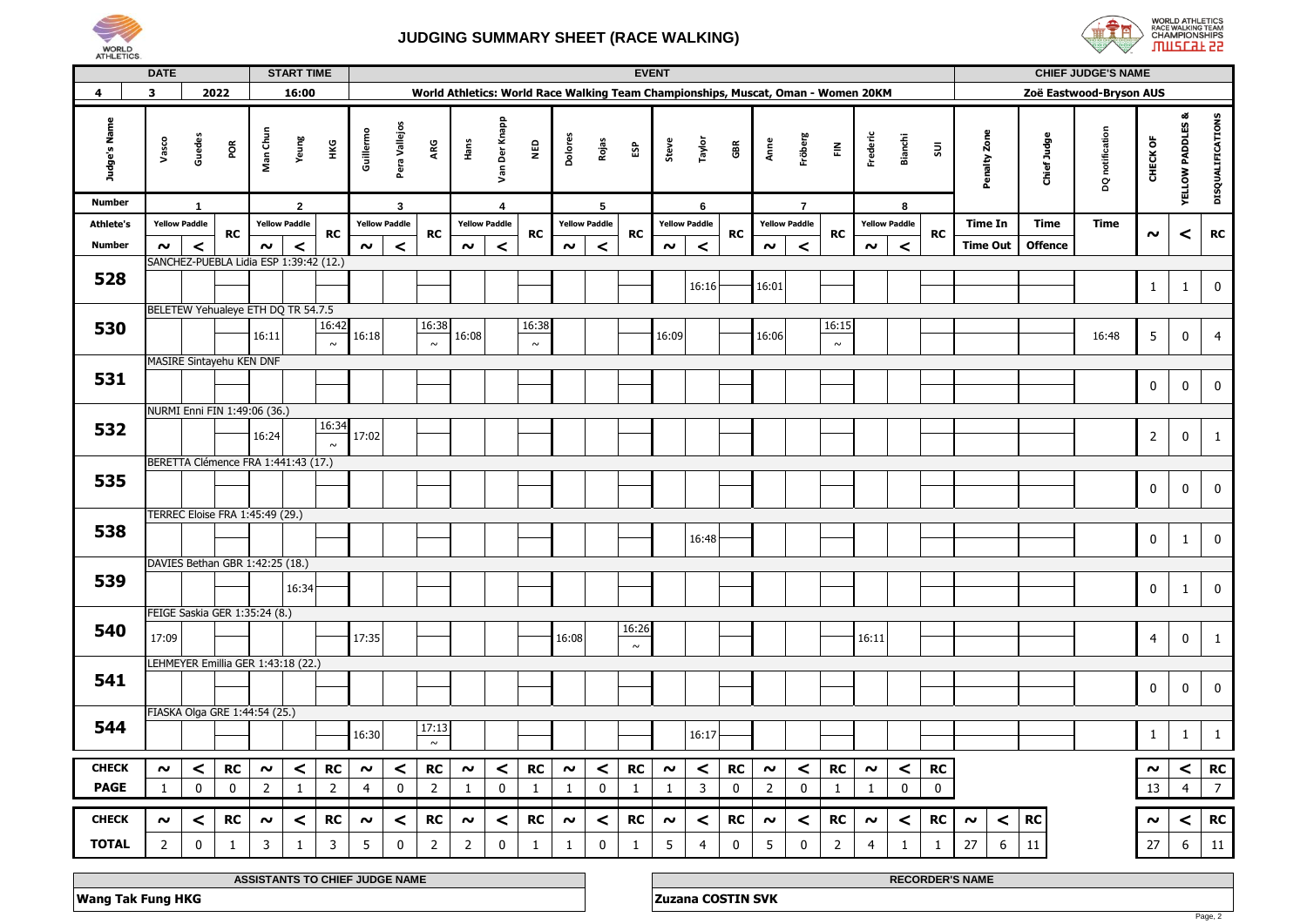



|                                   | <b>DATE</b>         |                                          |                   |                     | <b>START TIME</b>                      |             |                     |                                      |                |                      |               |                |                     |                                         |                 | <b>EVENT</b>   |                           |                                                                                   |                     |                                        |                |                |                           |                 |                   |                | <b>CHIEF JUDGE'S NAME</b> |                 |                            |                   |
|-----------------------------------|---------------------|------------------------------------------|-------------------|---------------------|----------------------------------------|-------------|---------------------|--------------------------------------|----------------|----------------------|---------------|----------------|---------------------|-----------------------------------------|-----------------|----------------|---------------------------|-----------------------------------------------------------------------------------|---------------------|----------------------------------------|----------------|----------------|---------------------------|-----------------|-------------------|----------------|---------------------------|-----------------|----------------------------|-------------------|
| 4                                 | 3                   |                                          | 2022              |                     | 16:00                                  |             |                     |                                      |                |                      |               |                |                     |                                         |                 |                |                           | World Athletics: World Race Walking Team Championships, Muscat, Oman - Women 20KM |                     |                                        |                |                |                           |                 |                   |                | Zoë Eastwood-Bryson AUS   |                 |                            |                   |
| Judge's Name                      | Vasco               | Guedes                                   | por               | Man Chun            | Yeung                                  | НKG         | Guillermo           | Pera Vallejos                        | ARG            | Hans                 | Van Der Knapp | ê              | Dolores             | Rojas                                   | និ              | Steve          | Taylor                    | GBR                                                                               | Anne                | Fröberg                                | 즢              | Frederic       | Bianchi                   | $\Xi$           | Penalty Zone      | Chief Jdge     | DQ notification           | CHECK OF        | ಹ<br><b>YELLOW PADDLES</b> | DISQUALIFICATIONS |
| <b>Number</b><br><b>Athlete's</b> |                     | $\overline{1}$<br><b>Yellow Paddle</b>   |                   |                     | $\overline{2}$<br><b>Yellow Paddle</b> |             |                     | $\mathbf{3}$<br><b>Yellow Paddle</b> |                | <b>Yellow Paddle</b> | 4             |                |                     | $5\phantom{.0}$<br><b>Yellow Paddle</b> |                 |                | 6<br><b>Yellow Paddle</b> |                                                                                   |                     | $\overline{7}$<br><b>Yellow Paddle</b> |                |                | 8<br><b>Yellow Paddle</b> |                 | <b>Time In</b>    | <b>Time</b>    | <b>Time</b>               |                 |                            |                   |
| <b>Number</b>                     | $\sim$              | $\prec$                                  | <b>RC</b>         | $\boldsymbol{\sim}$ | $\prec$                                | <b>RC</b>   | $\boldsymbol{\sim}$ | $\prec$                              | <b>RC</b>      | $\sim$               | $\prec$       | <b>RC</b>      | $\boldsymbol{\sim}$ | $\prec$                                 | RC              | $\sim$         | $\,<$                     | <b>RC</b>                                                                         | $\sim$              | $\prec$                                | <b>RC</b>      | $\sim$         | $\prec$                   | <b>RC</b>       | <b>Time Out</b>   | <b>Offence</b> |                           | $\sim$          | ≺                          | RC                |
| 545                               |                     | FILTISAKOU Kiriaki GRE 1:38:53 (11.)     |                   | 16:13               |                                        |             |                     | 16:48                                |                |                      |               |                | 16:19               |                                         | 16:57<br>$\sim$ |                |                           |                                                                                   |                     | 16:25                                  |                |                |                           |                 |                   |                |                           | $\mathbf 2$     | $\overline{2}$             | $\mathbf{1}$      |
|                                   |                     | KOURKOUTSAKI Efstathia GRE 1:47:44 (34.) |                   |                     |                                        |             |                     |                                      |                |                      |               |                |                     |                                         |                 |                |                           |                                                                                   |                     |                                        |                |                |                           |                 |                   |                |                           |                 |                            |                   |
| 546                               |                     |                                          |                   |                     |                                        |             |                     |                                      |                |                      |               |                | 16:53               |                                         |                 |                |                           |                                                                                   |                     |                                        |                |                |                           |                 |                   |                |                           | $\mathbf{1}$    | 0                          | 0                 |
| 547                               |                     | NTRISMPIOTI Antigoni GRE 1:34:54 (6.)    |                   |                     |                                        |             |                     |                                      |                |                      |               | 17:04          |                     |                                         |                 |                |                           |                                                                                   |                     |                                        |                |                |                           |                 |                   |                |                           |                 |                            |                   |
|                                   |                     |                                          |                   |                     |                                        |             |                     |                                      |                | 16:18                |               | $\,<$          | 16:17               |                                         |                 |                |                           |                                                                                   |                     |                                        |                |                |                           |                 |                   |                |                           | $\overline{2}$  | 0                          | $\mathbf{1}$      |
|                                   |                     | PAPADOPOULOU Christina GRE 1:40:01 (13.) |                   |                     |                                        |             |                     |                                      |                |                      |               |                |                     |                                         |                 |                |                           |                                                                                   |                     |                                        |                |                |                           |                 |                   |                |                           |                 |                            |                   |
| 548                               |                     |                                          |                   |                     |                                        |             |                     |                                      |                | 16:58                |               |                | 16:58               |                                         |                 | 16:20          |                           |                                                                                   |                     |                                        |                | 17:22          |                           |                 |                   |                |                           | $\overline{4}$  | 0                          | $\mathbf 0$       |
|                                   |                     | JAT Bhawna IND 1:43:08 (21.)             |                   |                     |                                        |             |                     |                                      |                |                      |               |                |                     |                                         |                 |                |                           |                                                                                   |                     |                                        |                |                |                           |                 |                   |                |                           |                 |                            |                   |
| 552                               |                     |                                          |                   | 16:22               |                                        |             |                     |                                      |                |                      |               |                |                     |                                         |                 |                |                           |                                                                                   | 16:30               |                                        |                | 16:21          |                           | 16:51<br>$\sim$ |                   |                |                           | 3               | 0                          | $\mathbf{1}$      |
|                                   |                     | PRAJAPATI Munita IND 1:45:03 (26.)       |                   |                     |                                        |             |                     |                                      |                |                      |               |                |                     |                                         |                 |                |                           |                                                                                   |                     |                                        |                |                |                           |                 |                   |                |                           |                 |                            |                   |
| 554                               |                     |                                          |                   |                     |                                        |             |                     |                                      |                |                      |               |                |                     |                                         |                 |                |                           |                                                                                   | 16:15               |                                        |                |                |                           |                 |                   |                |                           | $\mathbf{1}$    | 0                          | $\mathbf 0$       |
|                                   | RAVINA              |                                          | IND 1:40:02 (14.) |                     |                                        |             |                     |                                      |                |                      |               |                |                     |                                         |                 |                |                           | 17:00                                                                             |                     |                                        |                |                |                           |                 |                   |                |                           |                 |                            |                   |
| 555                               | 16:33               |                                          |                   |                     |                                        |             |                     |                                      |                |                      |               |                |                     |                                         |                 | 16:15          |                           | $\sim$                                                                            |                     |                                        |                | 17:13          |                           |                 |                   |                |                           | 3               | 0                          | $\mathbf{1}$      |
|                                   |                     | TRAPLETTI Valentina ITA 1:36:44 (9.)     |                   |                     |                                        |             |                     |                                      |                |                      |               |                |                     |                                         |                 |                |                           |                                                                                   |                     |                                        |                |                |                           |                 |                   |                |                           |                 |                            |                   |
| 559                               |                     |                                          |                   |                     |                                        |             |                     |                                      |                |                      |               |                |                     |                                         |                 |                |                           |                                                                                   |                     | 16:35                                  |                |                |                           |                 |                   |                |                           | 0               | $\mathbf{1}$               | $\mathbf 0$       |
|                                   |                     |                                          |                   |                     |                                        |             |                     |                                      |                |                      |               |                |                     |                                         |                 |                |                           |                                                                                   |                     |                                        |                |                |                           |                 |                   |                |                           |                 |                            |                   |
| 560                               |                     | FUJII Nanako JPN 1:33:16 (5.)            |                   |                     |                                        |             |                     |                                      |                |                      |               |                |                     |                                         |                 |                |                           | 16:43                                                                             |                     |                                        |                |                |                           |                 |                   |                |                           |                 |                            |                   |
|                                   | 16:11               |                                          |                   |                     |                                        |             |                     |                                      |                |                      |               |                | 17:21               |                                         |                 | 16:19          |                           | $\sim$                                                                            | 16:43               |                                        |                | 17:26          |                           |                 |                   |                |                           | 5               | 0                          | $\mathbf{1}$      |
|                                   |                     | MOROZOVA Kristina KAZ 1:42:45 (20.)      |                   |                     |                                        |             |                     |                                      |                |                      |               |                |                     |                                         |                 |                |                           |                                                                                   |                     |                                        |                |                |                           |                 |                   |                |                           |                 |                            |                   |
| 561                               |                     | 16:24                                    |                   |                     |                                        |             |                     |                                      |                |                      |               |                |                     | 17:00                                   |                 |                |                           |                                                                                   |                     | 16:35                                  | 16:46<br>$\,<$ |                |                           |                 |                   |                |                           | $\mathbf 0$     | 3                          | $\mathbf{1}$      |
|                                   |                     |                                          |                   |                     |                                        |             |                     |                                      |                |                      |               |                |                     |                                         |                 |                |                           |                                                                                   |                     |                                        |                |                |                           |                 |                   |                |                           |                 |                            |                   |
| <b>CHECK</b>                      | $\sim$              | $\,<$                                    | <b>RC</b>         | $\boldsymbol{\sim}$ | ≺                                      | <b>RC</b>   | $\boldsymbol{\sim}$ | $\,<$                                | <b>RC</b>      | $\boldsymbol{\sim}$  | $\prec$       | <b>RC</b>      | $\sim$              | ≺                                       | <b>RC</b>       | $\sim$         | $\,<$                     | RC                                                                                | $\boldsymbol{\sim}$ | $\,<$                                  | <b>RC</b>      | $\sim$         | $\,<$                     | RC              |                   |                |                           | $\sim$          | $\,<$                      | RC                |
| <b>PAGE</b>                       | $\overline{2}$      | $\mathbf{1}$                             | $\mathbf 0$       | $\overline{2}$      | $\mathbf 0$                            | $\mathbf 0$ | 0                   | $\mathbf{1}$                         | $\mathbf 0$    | $\overline{2}$       | $\mathbf 0$   | $\mathbf{1}$   | 5                   | $\mathbf{1}$                            | $\mathbf{1}$    | $\overline{3}$ | $\mathbf 0$               | $\overline{2}$                                                                    | $\overline{3}$      | 3                                      | $\mathbf{1}$   | $\overline{4}$ | $\mathbf 0$               | $\mathbf{1}$    |                   |                |                           | $\overline{21}$ | 6                          | $6\overline{6}$   |
|                                   |                     |                                          |                   |                     |                                        |             |                     |                                      |                |                      |               |                |                     |                                         |                 |                |                           |                                                                                   |                     |                                        |                |                |                           |                 |                   |                |                           |                 |                            |                   |
| <b>CHECK</b>                      | $\boldsymbol{\sim}$ | ≺                                        | <b>RC</b>         | $\boldsymbol{\sim}$ | ≺                                      | RC          | $\boldsymbol{\sim}$ | <                                    | <b>RC</b>      | $\sim$               | ≺             | RC             | $\sim$              | ≺                                       | RC              | $\sim$         | ≺                         | <b>RC</b>                                                                         | $\sim$              | $\prec$                                | RC             | $\sim$         | $\prec$                   | RC              | $\prec$<br>$\sim$ | RC             |                           | $\sim$          | $\prec$                    | RC                |
| <b>TOTAL</b>                      | $\overline{4}$      | $1\,$                                    | $1\,$             | 5                   | $\mathbf{1}$                           | 3           | 5                   | $\mathbf{1}$                         | $\overline{2}$ | $\overline{4}$       | $\mathbf 0$   | $\overline{2}$ | 6                   | $\mathbf{1}$                            | $\overline{2}$  | 8              | 4                         | $\overline{2}$                                                                    | 8                   | 3                                      | 3              | 8              | $\mathbf{1}$              | $\mathbf 2$     | $12\,$<br>48      | 17             |                           | 48              | $12\,$                     | 17                |

| <b>JUDGE NAME</b><br><b>ASSIS</b>      | --- -----<br><b>RECORDER'S NAME</b> |
|----------------------------------------|-------------------------------------|
| <br><b>Wan</b><br>unc<br>. IKU -<br>ан | .<br>5VI                            |
|                                        |                                     |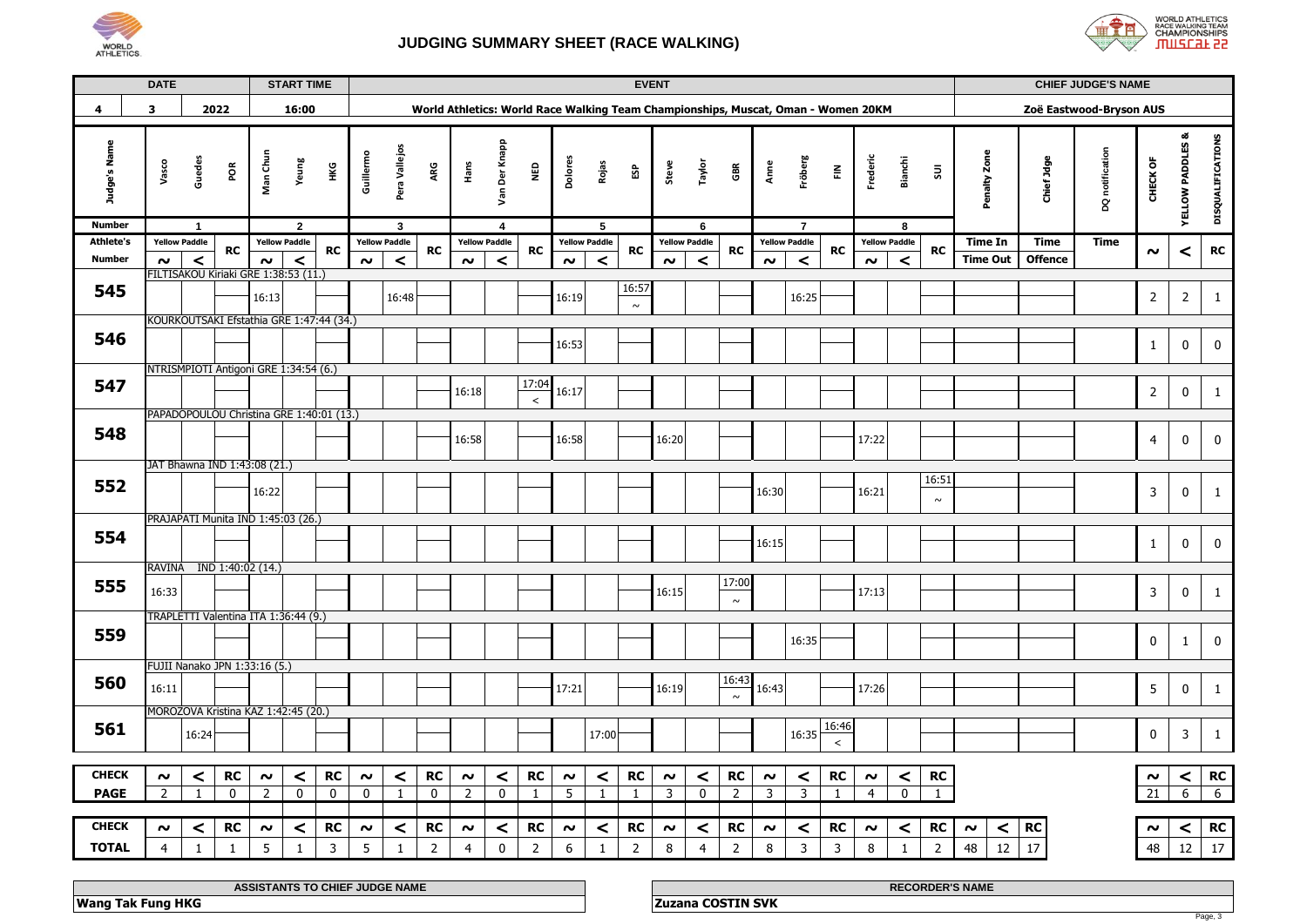



|                               | <b>DATE</b>                                                                                                                  |                                          |                 |                     | <b>START TIME</b>     |              |                     |                               |                 |                     |                      |              |                     |                      |                 | <b>EVENT</b>        |                      |                          |                     |                                                                                   |               |                     |                      |                |                        |                | <b>CHIEF JUDGE'S NAME</b> |                     |                             |                   |
|-------------------------------|------------------------------------------------------------------------------------------------------------------------------|------------------------------------------|-----------------|---------------------|-----------------------|--------------|---------------------|-------------------------------|-----------------|---------------------|----------------------|--------------|---------------------|----------------------|-----------------|---------------------|----------------------|--------------------------|---------------------|-----------------------------------------------------------------------------------|---------------|---------------------|----------------------|----------------|------------------------|----------------|---------------------------|---------------------|-----------------------------|-------------------|
| 4                             | 3                                                                                                                            |                                          | 2022            |                     | 16:00                 |              |                     |                               |                 |                     |                      |              |                     |                      |                 |                     |                      |                          |                     | World Athletics: World Race Walking Team Championships, Muscat, Oman - Women 20KM |               |                     |                      |                |                        |                | Zoë Eastwood-Bryson AUS   |                     |                             |                   |
| Judge's Name<br><b>Number</b> | Vasco                                                                                                                        | Guedes<br>$\overline{1}$                 | por             | Man Chun            | Yeung<br>$\mathbf{2}$ | ¥Θ           | Guillermo           | Pera Vallejos<br>$\mathbf{3}$ | ARG             | Hans                | Van Der Knapp<br>4   | Qav          | <b>Dolores</b>      | Rojas<br>5           | និ              | Steve               | Taylor<br>6          | ã                        | Anne                | Fröberg<br>$\overline{7}$                                                         | $\tilde{\Xi}$ | Frederic            | Bianchi<br>8         | $\Xi$          | Penalty Zone           | Chief Judge    | DQ notification           | CHECK OF            | <b>YELLOW PADDLES &amp;</b> | DISQUALIFICATIONS |
| <b>Athlete's</b>              |                                                                                                                              | <b>Yellow Paddle</b>                     |                 |                     | <b>Yellow Paddle</b>  |              |                     | <b>Yellow Paddle</b>          |                 |                     | <b>Yellow Paddle</b> |              |                     | <b>Yellow Paddle</b> |                 |                     | <b>Yellow Paddle</b> |                          |                     | <b>Yellow Paddle</b>                                                              |               |                     | <b>Yellow Paddle</b> |                | <b>Time In</b>         | Time           | <b>Time</b>               |                     |                             |                   |
| <b>Number</b>                 | $\sim$                                                                                                                       | $\,<$                                    | RC              | $\boldsymbol{\sim}$ | $\prec$               | <b>RC</b>    | $\sim$              | $\prec$                       | <b>RC</b>       | $\boldsymbol{\sim}$ | $\prec$              | <b>RC</b>    | $\boldsymbol{\sim}$ | $\,<$                | RC              | $\boldsymbol{\sim}$ | $\prec$              | <b>RC</b>                | $\boldsymbol{\sim}$ | $\,<$                                                                             | <b>RC</b>     | $\sim$              | $\prec$              | <b>RC</b>      | <b>Time Out</b>        | <b>Offence</b> |                           | $\boldsymbol{\sim}$ | ≺                           | RC                |
| 562                           | RYKOVA Regina KAZ 1:49:28 (38.)                                                                                              |                                          |                 |                     |                       |              |                     |                               |                 |                     |                      |              |                     |                      |                 |                     | 17:12                |                          |                     |                                                                                   |               |                     |                      |                |                        |                |                           | 0                   | $\mathbf{1}$                | 0                 |
|                               | YAKUSHEVA Galina KAZ DNF                                                                                                     |                                          |                 |                     |                       |              |                     |                               |                 |                     |                      |              |                     |                      |                 |                     |                      |                          |                     |                                                                                   |               |                     |                      |                |                        |                |                           |                     |                             |                   |
| 564                           |                                                                                                                              | 16:20                                    |                 |                     |                       |              |                     |                               |                 | 16:27               |                      |              |                     |                      |                 |                     |                      |                          |                     |                                                                                   |               |                     |                      |                |                        |                |                           | $\mathbf{1}$        | 1                           | 0                 |
|                               | NGII Emily Wamusyi KEN 1:42:39 (19.)                                                                                         |                                          |                 |                     |                       |              |                     |                               |                 |                     |                      |              |                     |                      |                 |                     |                      |                          |                     |                                                                                   |               |                     |                      |                |                        |                |                           |                     |                             |                   |
| 565                           | 16:11                                                                                                                        |                                          | 16:31<br>$\sim$ |                     |                       |              | 16:17               |                               | 16:37<br>$\sim$ |                     |                      |              |                     |                      |                 | 16:06               |                      |                          |                     | 17:18                                                                             |               |                     |                      |                |                        |                |                           | 3                   | 1                           | $\overline{2}$    |
| 566                           |                                                                                                                              | KAVALIAUSKAITE Austėja LTU 1:50:04 (39.) |                 |                     |                       |              |                     |                               |                 |                     |                      | 17:02        |                     |                      |                 |                     |                      |                          |                     |                                                                                   |               |                     |                      |                |                        |                |                           |                     |                             |                   |
|                               |                                                                                                                              | 17:18                                    |                 |                     |                       |              |                     | 17:26                         |                 |                     | 16:52                | $\,<$        |                     | 17:02                |                 |                     |                      |                          |                     |                                                                                   |               |                     | 16:12                |                |                        |                |                           | $\mathbf 0$         | 5                           | $\mathbf{1}$      |
| 567                           | VAICIUKEVIČIŪTĖ Monika LTU 1:45:44 (28.)<br>16:43                                                                            |                                          |                 |                     |                       |              |                     |                               |                 |                     |                      |              |                     |                      |                 |                     |                      |                          |                     |                                                                                   |               |                     |                      |                |                        |                |                           | $\overline{2}$      | 0                           | 0                 |
|                               | VIRBALYTE Brigita LTU 1:40:15 (15.)                                                                                          |                                          |                 |                     |                       |              |                     |                               |                 |                     |                      |              |                     |                      |                 |                     |                      |                          |                     |                                                                                   |               |                     |                      |                |                        |                |                           |                     |                             |                   |
| 568                           | GONZALEZ Alegna MEX 1:32:45 (4.)                                                                                             |                                          |                 |                     |                       |              |                     |                               |                 |                     |                      |              |                     | 16:39                |                 |                     |                      |                          |                     |                                                                                   |               |                     |                      |                |                        |                |                           | $\mathbf{1}$        | 0                           | 0                 |
| 569                           | 16:36                                                                                                                        |                                          |                 |                     |                       |              |                     |                               |                 |                     |                      |              | 16:38               |                      |                 |                     |                      |                          |                     |                                                                                   |               |                     |                      |                |                        |                |                           | $\overline{2}$      | 0                           | 0                 |
|                               | <b>ANDIA Mary Luz PER DNF</b>                                                                                                |                                          |                 |                     |                       |              |                     |                               |                 |                     |                      |              |                     |                      |                 |                     |                      |                          |                     |                                                                                   |               |                     |                      |                |                        |                |                           |                     |                             |                   |
| 570                           |                                                                                                                              |                                          |                 |                     |                       |              |                     |                               |                 |                     |                      |              |                     |                      |                 |                     |                      |                          |                     |                                                                                   |               |                     |                      |                |                        |                |                           | 0                   | 0                           | $\mathbf 0$       |
|                               | GARCIA LEON Kimberly PER 1:32:27 (3.)                                                                                        |                                          |                 |                     |                       |              |                     |                               |                 |                     |                      |              |                     |                      |                 |                     |                      |                          |                     |                                                                                   |               |                     |                      |                |                        |                |                           |                     |                             |                   |
| 571                           |                                                                                                                              |                                          |                 |                     |                       |              |                     |                               |                 |                     |                      |              | 16:16               |                      | 16:38<br>$\sim$ |                     |                      |                          |                     |                                                                                   |               |                     |                      |                |                        |                |                           | 1                   | 0                           | 1                 |
|                               |                                                                                                                              |                                          |                 |                     |                       |              |                     |                               |                 |                     |                      |              |                     |                      |                 |                     |                      |                          |                     |                                                                                   |               |                     |                      |                |                        |                |                           |                     |                             |                   |
| 574                           | ZDZIEBŁO Anna POL 1:47:54 (35.)<br>16:24<br>17:25                                                                            |                                          |                 |                     |                       |              |                     |                               |                 |                     |                      |              |                     |                      |                 |                     |                      |                          |                     |                                                                                   |               |                     |                      |                |                        |                |                           | 1                   | 1                           | 0                 |
| <b>CHECK</b>                  | $\sim$                                                                                                                       | $\prec$                                  | <b>RC</b>       | $\sim$              | $\prec$               | RC           | $\boldsymbol{\sim}$ | $\prec$                       | <b>RC</b>       | $\boldsymbol{\sim}$ | $\prec$              | RC           | $\boldsymbol{\sim}$ | $\prec$              | <b>RC</b>       | $\boldsymbol{\sim}$ | $\prec$              | <b>RC</b>                | $\boldsymbol{\sim}$ | $\prec$                                                                           | RC            | $\sim$              | $\prec$              | RC             |                        |                |                           | $\sim$              | $\prec$                     | RC                |
| <b>PAGE</b>                   | $\mathbf{1}$                                                                                                                 | $\overline{2}$                           | 1               | 2                   | 0                     | 0            | 1                   | $\overline{2}$                | $\mathbf{1}$    | $\overline{2}$      | $\mathbf{1}$         | 1            | 4                   | 1                    | $\mathbf{1}$    | 1                   | 1                    | 0                        | 0                   | 1                                                                                 | $\mathbf 0$   | $\mathbf 0$         | $\mathbf{1}$         | $\mathbf 0$    |                        |                |                           | 11                  | 9                           | $\overline{4}$    |
|                               |                                                                                                                              |                                          |                 |                     |                       |              |                     |                               |                 |                     |                      |              |                     |                      |                 |                     |                      |                          |                     |                                                                                   |               |                     |                      |                |                        |                |                           |                     |                             |                   |
| <b>CHECK</b>                  | RC<br><b>RC</b><br>RC<br>RC<br>$\prec$<br>$\prec$<br>$\prec$<br>$\prec$<br>$\sim$<br>$\sim$<br>$\sim$<br>$\boldsymbol{\sim}$ |                                          |                 |                     |                       |              |                     |                               |                 |                     |                      |              | $\sim$              | $\prec$              | <b>RC</b>       | $\boldsymbol{\sim}$ | $\,<$                | ${\sf RC}$               | $\sim$              | $\,<\,$                                                                           | RC            | $\boldsymbol{\sim}$ | $\prec$              | RC             | $\sim$<br>≺            | <b>RC</b>      |                           | $\sim$              | $\prec$                     | <b>RC</b>         |
| <b>TOTAL</b>                  | 5                                                                                                                            | $\overline{3}$                           | $\overline{2}$  | $\overline{7}$      | 1                     | $\mathbf{3}$ | 6                   | 3                             | $\overline{3}$  | 6                   | 1                    | $\mathsf{3}$ | 10                  | $\overline{2}$       | $\mathbf{3}$    | 9                   | 5                    | $\overline{2}$           | 8                   | $\overline{4}$                                                                    | $\mathbf{3}$  | 8                   | $\overline{2}$       | $\overline{2}$ | 59<br>21               | 21             |                           | 59                  | 21                          | 21                |
|                               | ASSISTANTS TO CHIEF JUDGE NAME                                                                                               |                                          |                 |                     |                       |              |                     |                               |                 |                     |                      |              |                     |                      |                 |                     |                      |                          |                     |                                                                                   |               |                     |                      |                |                        |                |                           |                     |                             |                   |
|                               |                                                                                                                              |                                          |                 |                     |                       |              |                     |                               |                 |                     |                      |              |                     |                      |                 |                     |                      |                          |                     |                                                                                   |               |                     |                      |                | <b>RECORDER'S NAME</b> |                |                           |                     |                             |                   |
| <b>Wang Tak Fung HKG</b>      |                                                                                                                              |                                          |                 |                     |                       |              |                     |                               |                 |                     |                      |              |                     |                      |                 |                     |                      | <b>Zuzana COSTIN SVK</b> |                     |                                                                                   |               |                     |                      |                |                        |                |                           |                     |                             | Page, 4           |